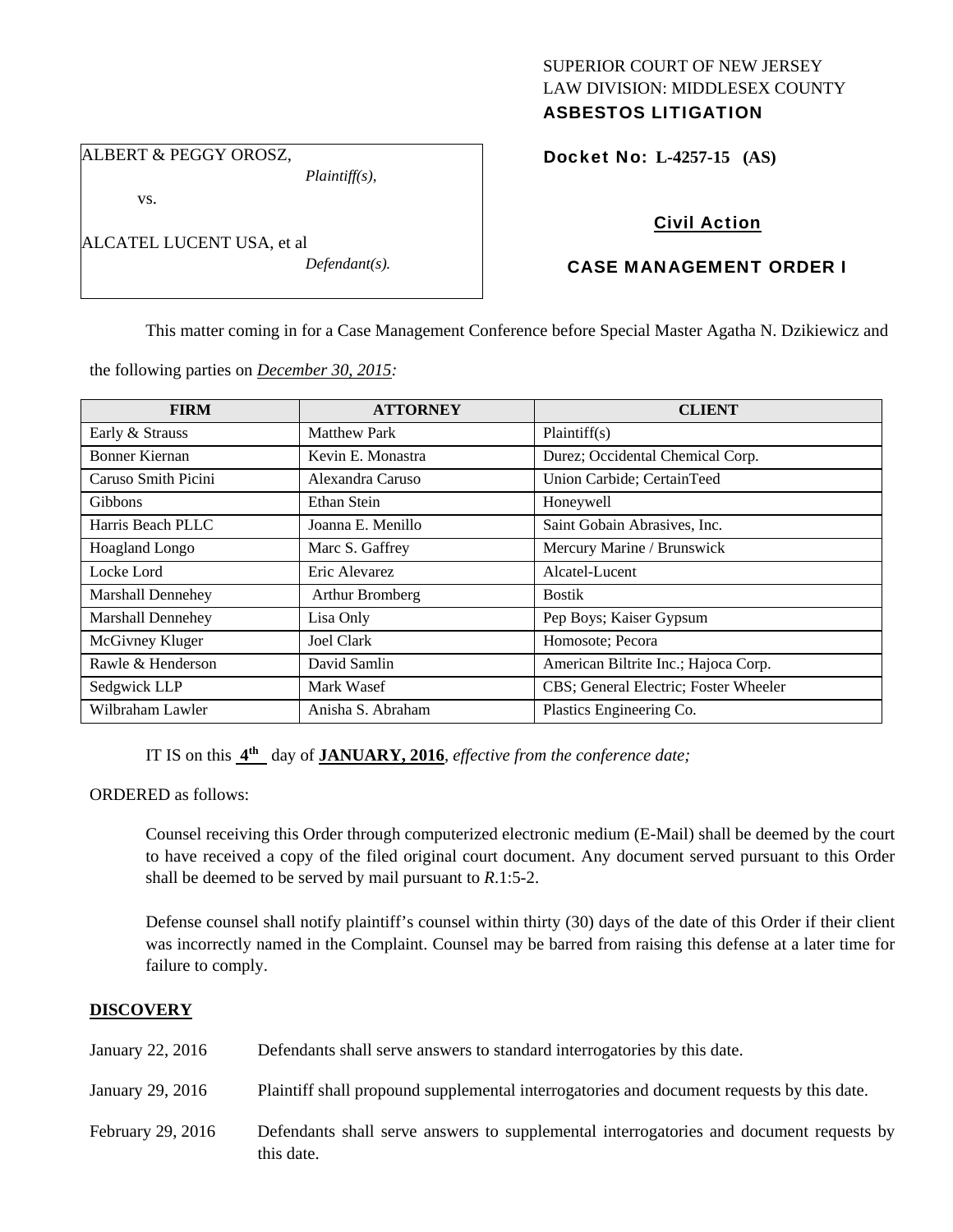| January 29, 2016  | Defendants shall propound supplemental interrogatories and document requests by this date.                                                                                                                  |
|-------------------|-------------------------------------------------------------------------------------------------------------------------------------------------------------------------------------------------------------|
| February 29, 2016 | Plaintiff shall serve answers to supplemental interrogatories and document requests by this<br>date.                                                                                                        |
| March 31, 2016    | Fact discovery, including depositions, shall be completed by this date. Plaintiff's counsel<br>shall contact the Special Master within one week of this deadline if all fact discovery is not<br>completed. |
| April 29, 2016    | Depositions of corporate representatives shall be completed by this date.                                                                                                                                   |

## **EARLY SETTLEMENT**

April 29, 2016 Settlement demands shall be served on all counsel and the Special Master by this date.

#### **SUMMARY JUDGMENT MOTION PRACTICE**

| April 29, 2016 | Plaintiff's counsel shall advise, in writing, of intent not to oppose motions by this date. |
|----------------|---------------------------------------------------------------------------------------------|
| May 13, 2016   | Summary judgment motions shall be filed no later than this date.                            |
| June 10, 2016  | Last return date for summary judgment motions.                                              |

## **MEDICAL DEFENSE**

| June 3, 2016  | Plaintiff shall serve medical expert reports by this date.                                                                                                                                                                                               |  |
|---------------|----------------------------------------------------------------------------------------------------------------------------------------------------------------------------------------------------------------------------------------------------------|--|
| June 3, 2016  | Upon request by defense counsel, plaintiff is to arrange for the transfer of pathology<br>specimens and x-rays, if any, by this date.                                                                                                                    |  |
| July 29, 2016 | Defendants shall identify its medical experts and serve medical reports, if any, by this date.<br>In addition, defendants shall notify plaintiff's counsel (as well as all counsel of record)<br>of a joinder in an expert medical defense by this date. |  |

## **LIABILITY EXPERT REPORTS**

| June 3, 2016 | Plaintiff shall identify its liability experts and serve liability expert reports or a certified |
|--------------|--------------------------------------------------------------------------------------------------|
|              | expert statement by this date or waive any opportunity to rely on liability expert testimony.    |

July 29, 2016 Defendants shall identify its liability experts and serve liability expert reports, if any, by this date or waive any opportunity to rely on liability expert testimony.

#### **EXPERT DEPOSITIONS**

August 19, 2016 Expert depositions shall be completed by this date. To the extent that plaintiff and defendant generic experts have been deposed before, the parties seeking that deposition in this case must file an application before the Special Master and demonstrate the necessity for that deposition. To the extent possible, documents requested in a deposition notice directed to an expert shall be produced three days in advance of the expert deposition. The expert shall not be required to produce documents that are readily accessible in the public domain.

\_\_\_\_\_\_\_\_\_\_\_\_\_\_\_\_\_\_\_\_\_\_\_\_\_\_\_\_\_\_\_\_\_\_\_\_\_\_\_\_\_\_\_\_\_\_\_\_\_\_\_\_\_\_\_\_\_\_\_\_\_\_\_\_\_\_\_\_\_\_\_\_\_\_\_\_\_\_\_\_\_\_\_\_\_\_\_\_\_\_\_\_\_\_\_\_\_\_\_\_\_\_\_\_\_\_\_\_\_\_